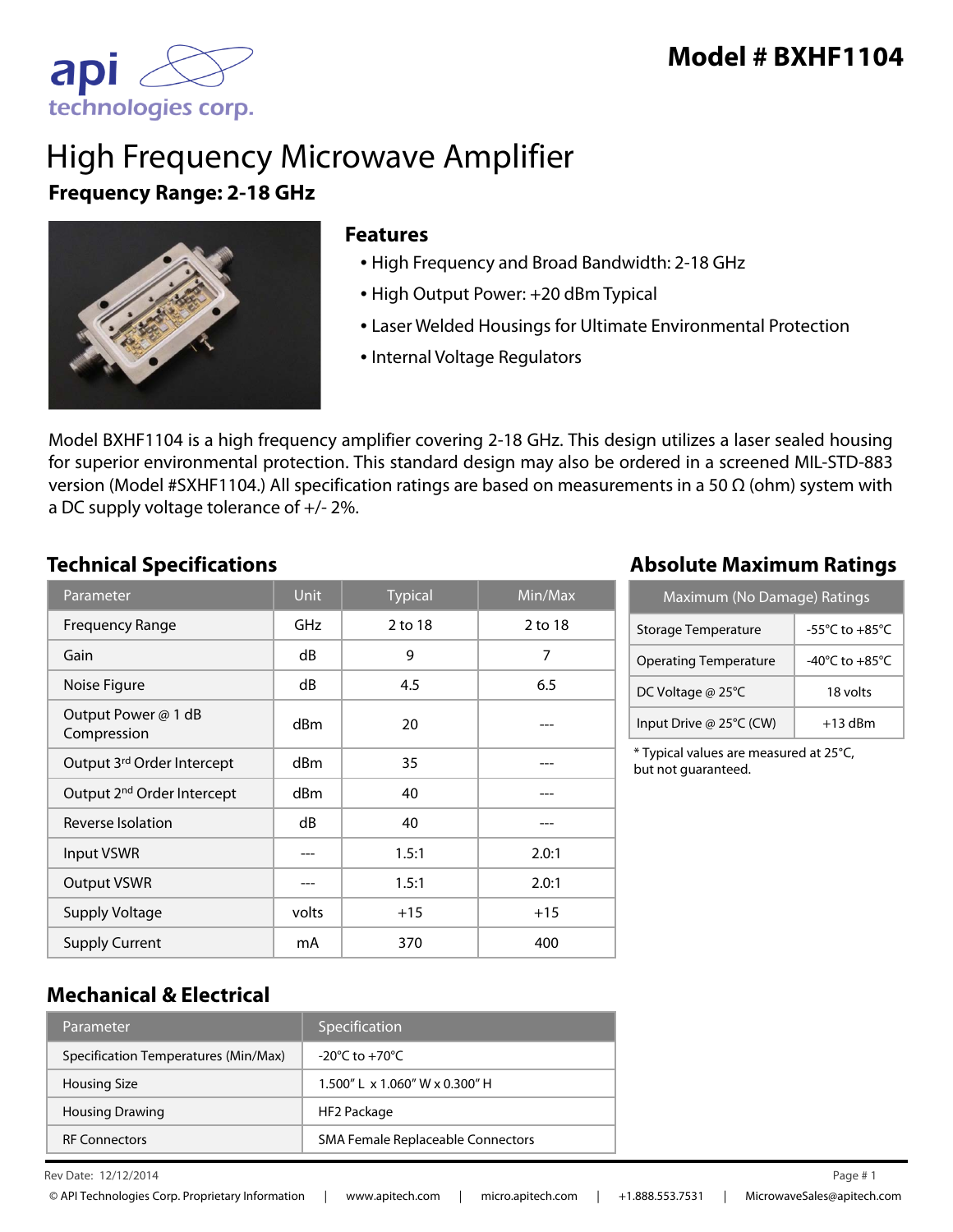



**Typical Performance Graphs**



Rev Date:  $12/12/2014$  Page # 2 12/12/2014 2